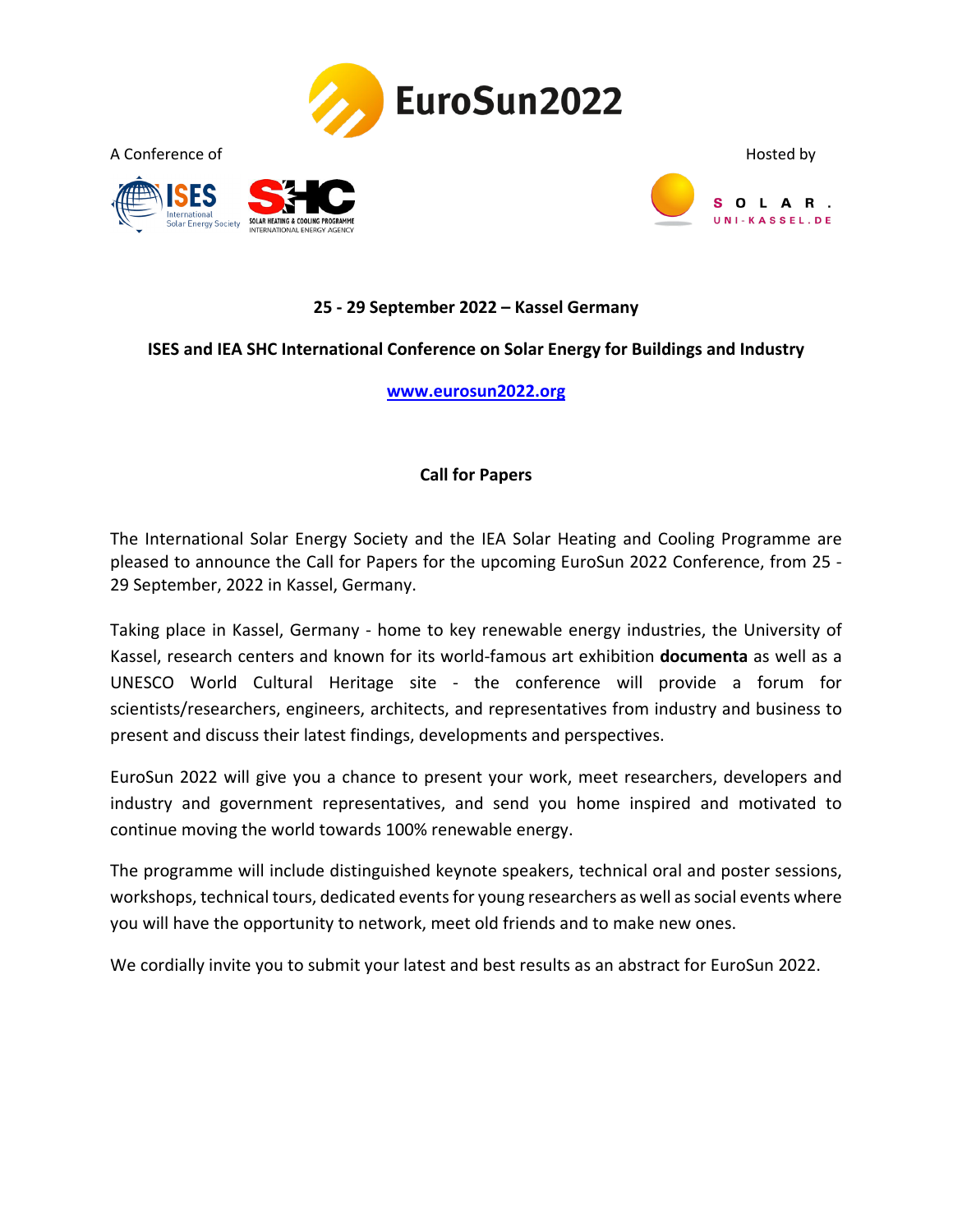

A Conference of **Hosted by** Hosted by  $\blacksquare$ 





Abstracts are welcome on the following conference topics:

## **Applications**

- 1. Solar and Efficient Buildings
- 2. Energetic Renovation of Buildings
- 3. Daylighting
- 4. Solar Domestic Hot Water and Space Heating
- 5. Innovative District Heating and Cooling
- 6. Innovative Industrial Process Heat
- 7. Solar Air Conditioning and Refrigeration
- 8. PV and PVT Systems for Buildings and Industry
- 9. Solar Energy and Heat Pumps
- 10. Water Purification through Renewable Energy
- 11. Carbon Neutral University Campus
- 12. Urban Planning, Solar and Efficient Districts

#### **Components**

- 13. Solar Thermal and PVT Collectors and Solar Loop Components
- 14. Thermal Energy Storage
- 15. Testing, Certification and Monitoring

#### **Cross Cutting**

- 16. Solar Resources and Energy Meteorology
- 17. System Modelling, Artificial Intelligence, Digitalization
- 18. Sector Coupling and Grid Stabilization
- 19. Renewable Energy Strategies, Scenarios, Financing and Policies
- 20. Renewable Energy Education

**To submit your abstracts, please find the EuroSun 2022 Author Information Sheet as well as abstract template [here.](https://www.eurosun2022.org/call-papers)**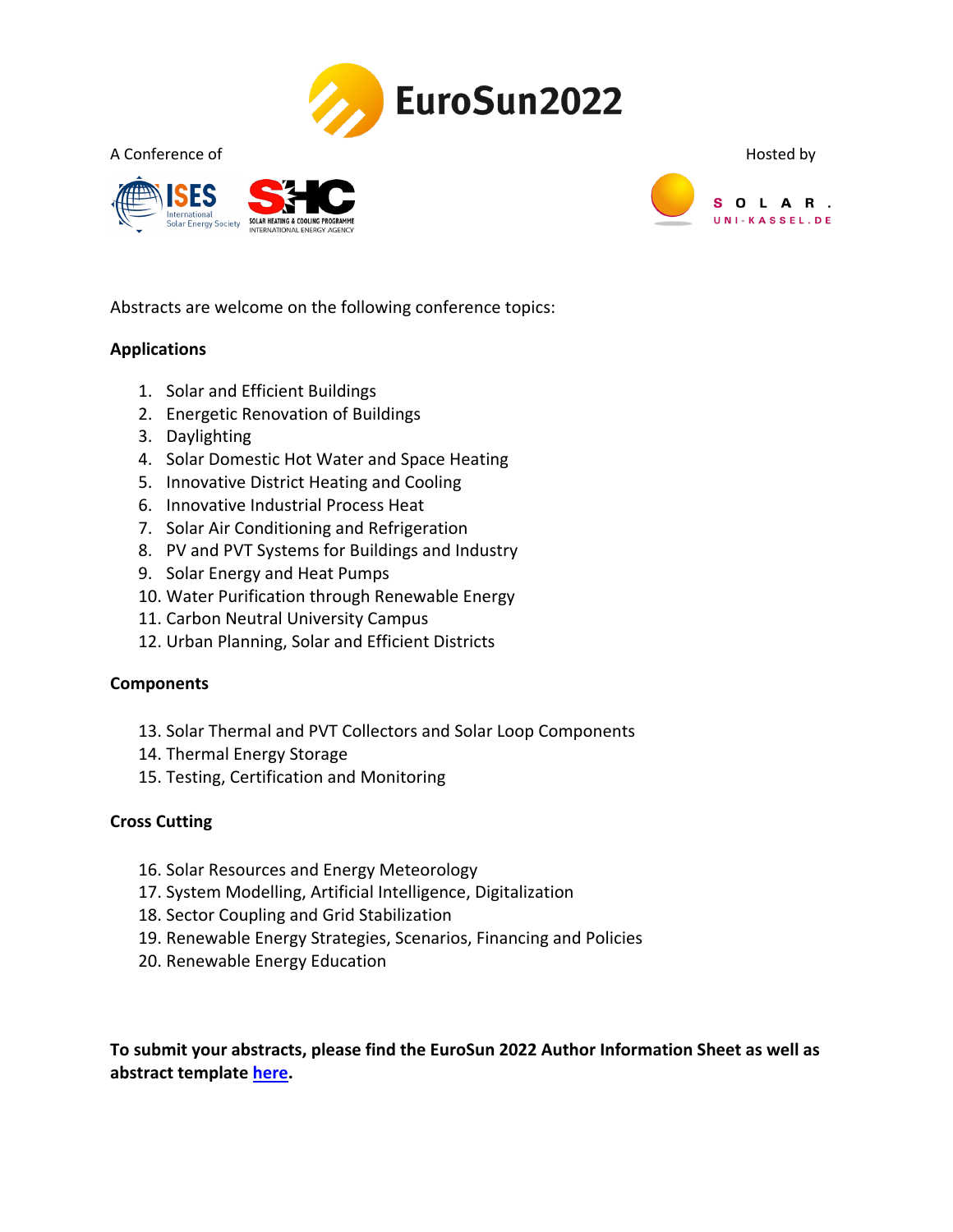





### **Presenting your work at EuroSun 2022**

Presenting your work at EuroSun 2022 will allow you to share your work to a unique community of solar researchers, scientists, renewable energy decision makers, developers, financers, and practitioners, and engage in exciting Q/A sessions to foster your knowledge and expertise. All EuroSun 2022 attendees will have online access to your abstract before the conference, allowing for in-depth engagement with your work.

Taking place in the heart of Europe, EuroSun 2022 will bring together attendees from around Europe and the world, providing you with an excellent platform to share your work and foster your professional network.

# **Publishing your work: EuroSun 2022 Conference Proceedings and Selected Proceedings in Cooperation with Solar Energy Advances**

All accepted full papers will be published in the [ISES Conference Proceedings Database,](https://proceedings.ises.org/) a publicly accessible and searchable online database. All papers accepted for publication by ISES will be part of the conference proceedings with an ISBN and each paper will be assigned an individual DOI.



A selected number of papers from EuroSun 2022 can be published as EuroSun 2022 Select Papers in the new ISES scientific journal, *[Solar Energy Advances](https://www.journals.elsevier.com/solar-energy-advances)*.

Solar Energy Advances, is an ISES fully open-access journal reflecting the work being done in transforming our energy production and consumption into a fully renewable system. The journal covers a broad range of topics relevant to solar energy research, development and applications.

All papers submitted to Solar Energy Advances will undergo a rigorous review process. Papers which progress to publication will include a notice that the paper was originally presented at the EuroSun 2022. More information about Solar Energy Advances can be found here.

Only a limited number of papers will be published in Solar Energy Advances. The open-access fee for selected papers will be waived for the papers accepted to the journal and only authors of abstracts that are accepted for presentation at the EuroSun 2022 conference can submit a full paper. Submitting authors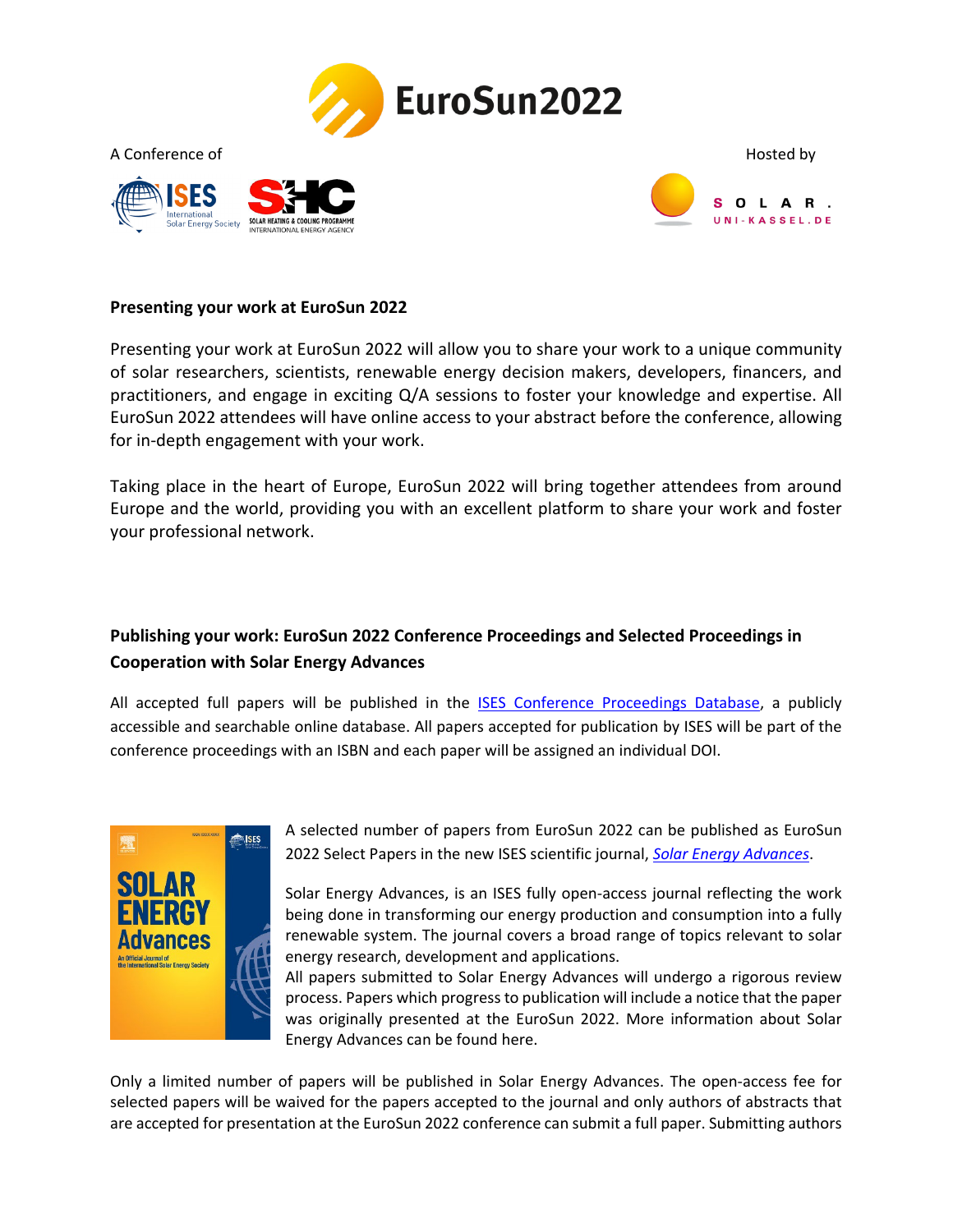





are not guaranteed that their paper will be published in the journal. All abstracts and full-papers will be pre-reviewed to determine if the paper meets the requirements of the journal before undergoing the rigorous journal review process.

The deadline for submitting a full paper for the selected proceedings in Solar Energy Advances is 31 July 2022.

The call for papers is now open - we look forward to welcoming you in Kassel!

**Deadline for all abstract submissions is 15 April 2022.**

| Prof. Klaus Vajen,                      | Prof. Bulent Yesilata,                  |
|-----------------------------------------|-----------------------------------------|
| University of Kassel                    | Ankara Yildirim Beyazit University      |
| EuroSun 2022 Scientific Committee Chair | EuroSun 2022 Scientific Committee Chair |

#### **EuroSun 2022 Important Dates**

- Abstract Submission Deadline: 15 April 2022
- Author Notification: June 2022
- Congress Registration Opens: 01 June 2022
- Author Registration Deadline: 15 July 2022
- Full Paper Submission for the Selected Proceeding for *Solar Energy Advances*: 31 July 2022
- Full Paper Submission Deadline for Conference Proceedings: 12 September 2022
- **Conference Dates: 25 – 29 September 2022**